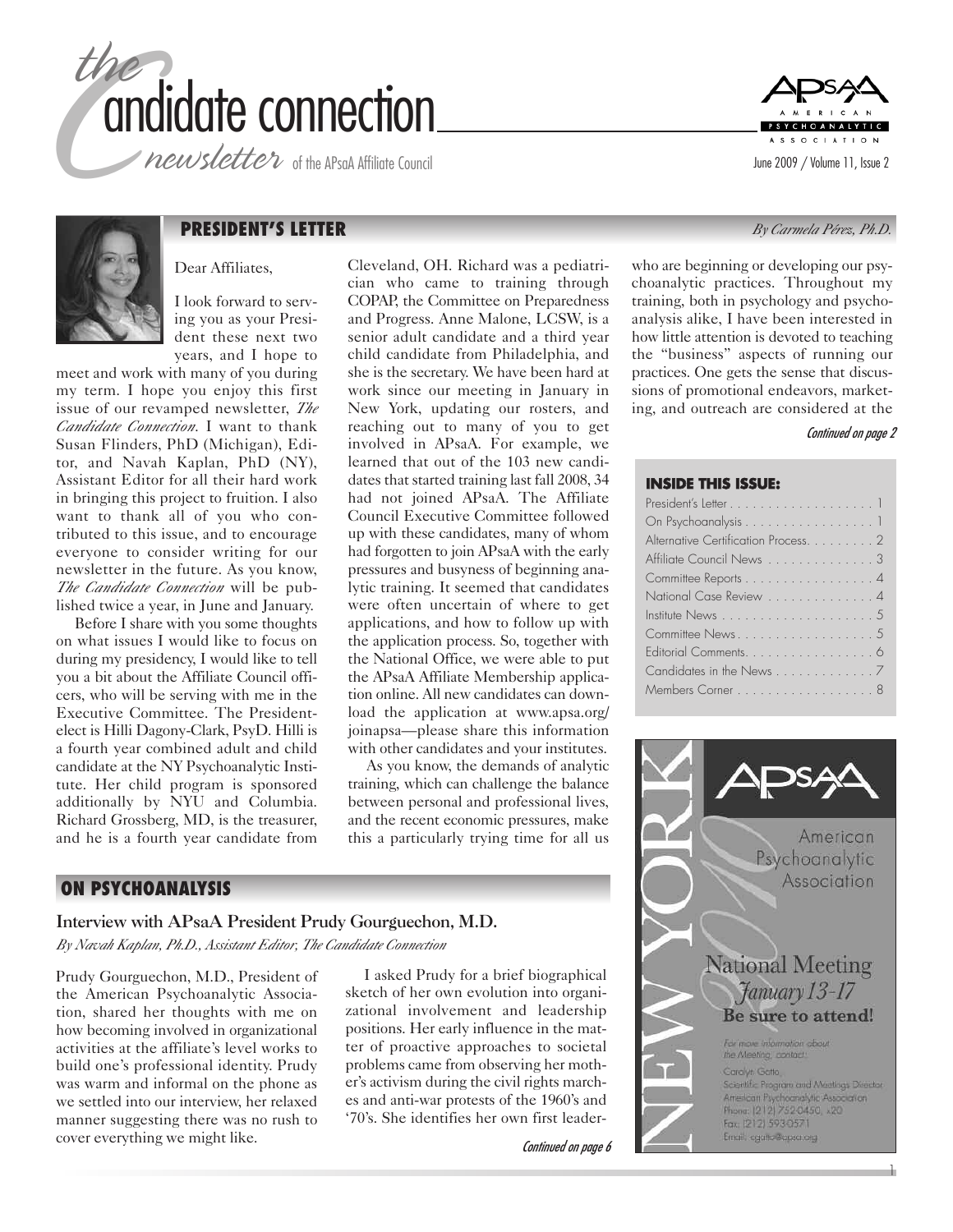**ALTERNATIVE CERTIFICATION PROCESS** *By Paul Holinger, MD, Chair of the Certification Examination Committee*

The Alternative Certification Process provides the applicant the opportunity to present his/her analytic work over time (about once/month over approximately 6 months) to two colleagues. The applicant prepares written summaries of approximately five to seven double-spaced pages for at least two analytic cases, one male and one female. If both of these cases are ongoing, the applicant should also prepare a written summary of a terminated case.

The applicant chooses the two interviewers from a national panel of certified and experienced analysts and arranges a

### President's Letter *continued from page 1*

very least distasteful, if not unnecessary. This may have been the case decades ago, when psychoanalysis was in its heyday, and there was no shortage of patients interested in and eager to engage in psychoanalytic treatment. However, as you well know, we live in a fast-paced world that relies more and more on technology as a way of communicating, where many, if not most, patients expect speedy results, and where we now compete in a vast marketplace of mental health treatments. The recent economic downturn is an additional important example of how we need to contend with realities that we might initially not have been prepared for.

Although these may sound as considerable challenges, they are certainly not insurmountable, and I believe that they offer us great opportunities to re-enliven and propel the field of psychoanalysis forward, as well as develop successful practices. During my term as president, I would like to try to help us focus on these precise issues—how to develop successful practices as psychoanalysts in our current world and our current economy, and how to promote ourselves and

#### APsaA Affiliate Council

Carmela Pérez, *President* Hilli Dagony-Clark, *President-elect* Anne Malone, *Secretary* Richard Grossberg, *Treasurer*

#### The Candidate Connection Newsletter of the APsaA Affiliate Council

Susan Flinders, *Editor* Navah Kaplan, *Assistant Editor* Bernadette Kovach, *Assistant Editor* face-to-face first meeting with each. Although some subsequent meetings may be by telephone, it is recommended that at least half be in person. After about 6 months, the two interviewers will share the write-ups, interviews and assessments with the entire Certification Examination Committee (CEC); at this meeting, the applicant may be recommended for certification, or further interviews may be recommended, or the application may be continued.

Please note that this alternative pathway, being new, will require some flexibility and modification as we continue to

psychoanalysis both in our local communities and nationally.

There is a lot for us to do, but there are simple steps we can begin to take. One is for us to better communicate with each other, and to use the resources we have in order to do so. This newsletter is one way in which we can keep each other updated not only about committee work and training issues at our institutes, but also about how we further develop our practices and ourselves as analysts. Another resource we have at our disposal is our affiliate email list-serve. Why is it so underutilized? Lastly, as some of you may have read in the minutes of our January meeting, Laura Jensen, PhD, our previous Affiliate Council President, is working on a candidate blog, www.affiliatemember.wordpress.com, that will be up and running soon.

Another sure way to move forward in developing our practices and the field of psychoanalysis is to get involved, both locally at your institutes as well as within the communities where you practice, and nationally. The value and benefits of doing so cannot be stressed enough. I can tell you that from my own experience, being involved nationally at APsaA, and at my home institute (NYU), as well as participating in a variety of community endeavors, has allowed me to develop a network of colleagues and friends, which in turn has helped me build a more stable practice.

I want to end by briefly reviewing with you some of the ways in which you can get more involved nationally, and to emphasize that the commitment to participate in any of these does not require

develop and implement it. Currently, there are two candidates going through this process, and we will know more as others choose this alternative certification exam.

Applications for the Alternative Certification Process can be requested from the National Office at 212-752-0450, Ext 26 or dsteinke@apsa.org. More information can be found in the members section of the APsaA website (www.apsa. org). You can also contact Paul Holinger, MD, paulcholingermd@aol.com with any questions.

endless hours of work. You will get out of it, as with many things, as much as you put into it. First of all, you can become an Affiliate Council delegate or alternate—would it surprise you to know that there are several institutes not currently represented?! The delegates are the most important part of the Affiliate Council, because they are the link between APsaA and its individual institutes. You can become a member of any of the existing Affiliate Council committees (Affiliate Participation, Candidate Organizations, LGBT Issues, IPSO Liaison, Racial and Ethnic Diversity, Scientific Paper Prize, TAP/Newsletter, and Scientific Programs and Training), or even develop and propose ideas for new committees. Finally, you can become a candidate member in many of APsaA's committees, where you can learn and join in the efforts the association is putting forth to restore and develop the place of psychoanalysis in today's world.

As you know, the Affiliate Council meets during the APsaA national meetings on Thursday morning, and this meeting is always open to all candidates. This summer, the Affiliate Council will meet during the IPSO/IPA Congress (www.ipa.org.uk) on Wednesday July 29th at 9am. My plan is to devote a good portion of this meeting to a beginning discussion of the business of developing our psychoanalytic practices—what we do, how we do it, and how can we do it better! I hope to see many of you there. In the interim, if you have any questions, please feel free to contact me by email, drperez@dynamicpsych.com, or phone 212.674.6444.

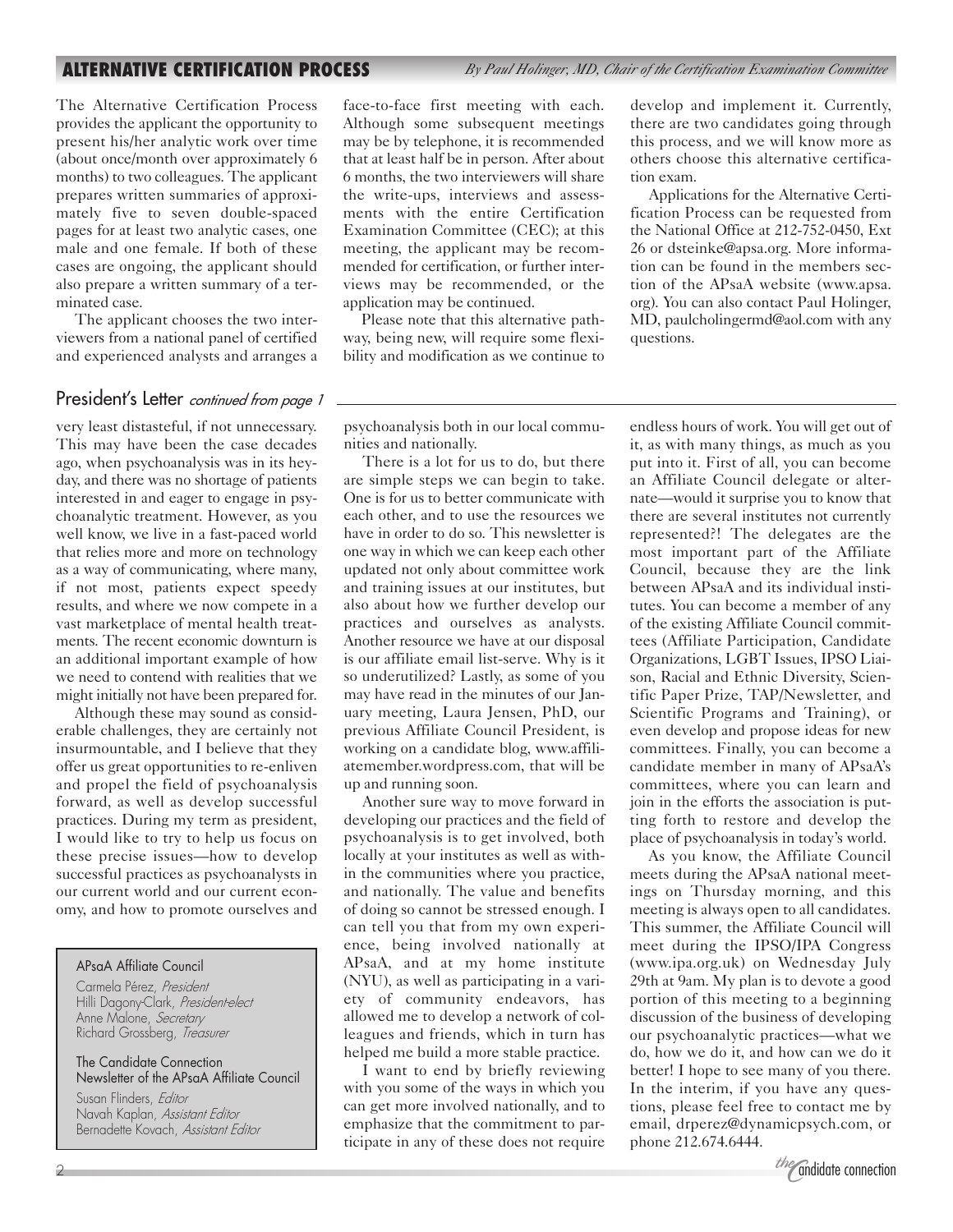# **AFFILIATE COUNCIL NEWS**

# Summary of the Affiliate Council Winter Meeting

*(This article was prepared by Navah Kaplan, PhD, Assistant Editor of the Candidates Connection newsletter from the minutes submitted by Anne Malone, MSS, LCSW, Secretary of the Affiliate Council).*

On January 15 of this year, the Affiliate Council conducted its annual meeting during APsaA's Winter 2009 Meeting, noting that this would be the only such meeting this year since APsaA canceled its Spring meeting for 2009 in lieu of the IPA Congress which is taking place in Chicago. Delegates and officers from fourteen institutes and from the national as well as the international affiliate organizations attended.

From the International Psychoanalytical Studies Organization (IPSO), representatives Robin Deutsch, Kate Schechter and Luisa Marino highlighted the opportunities for participation at the international level. For one, they encouraged attendance at this year's 46th International Psychoanalytical Association (IPA) Congress taking place in Chicago from July 29 to August 1, 2009. IPSO will have a Pre-Congress in the two days preceding the IPA Congress, starting that Tuesday morning (07/28/09) at 8:30 a.m. with a plenary. There will be an IPSO free lunch that day for candidates. Supervisions will also take place between candidates and analysts from different regions, although these must be signed up for in advance (as of this printing, these sessions have been sold out). Beginning in July, several officer positions will become available in IPSO including the North American Vice President, Treasurer and Editor. The editor must be fluent in both Spanish and English. Contact Robin Deutsch for interest in these positions. Finally, the opportunity to be a visiting candidate at about 20 institutes around the world was described. Participating institutes agree to host a candidate for up to two weeks, providing room, board and attendance at classes and supervision. The candidate pays only for airfare. Those interested must check that their institute agrees to reciprocal hosting in order to be accepted.

Jill McElligott, delivered the Treasurer's report. The affiliate budget was halved to reflect the fact that there is only one meeting this year. An additional note was that there are still no travel stipends available for candidates to defer the cost of attending the APsaA national meetings.

APsaA President Prudy Gourguechon, M.D. was regretfully unable to attend the affiliate meeting but sent two questions she wished to bring before the attention of the membership. Affiliate Council President Laura Jensen, Ph.D. led the roundtable discussion in her place. First, was there a need for a committee on women in psychoanalysis; second, what are the roles of candidates in their societies, and do candidates vote for councilors at their institutes? In regards to the first question, themes included the balance between work and life; authority issues in the usual sense of the male/ female distribution of power common in our society and perhaps reflected in the power structure of our field; and succession planning for the next generation of analysts. In terms of the role of candidates in their societies, there were a range of answers: for the most part, candidates do vote for councilors and the structure of each society/institute/ center varies considerably across the country.

Paul Holinger, M.D., Chair of the Certification Examination Committee (CEC), spoke about the recent developments regarding the certification process, specifically the "alternate pathway" for those who prefer to verbally discuss their cases rather than prepare a written report. As of the meeting, no candidate had chosen the verbal format. He also talked about two other supports offered by the CEC: one is a mentoring program pairing a candidate with someone who has served on the CEC to discuss the process and application; the other is a "blind reading of case write-ups" from someone with CEC experience to provide anonymous feedback regarding one's case write-up prior to its official submission.

The chair of the Affiliate Council Paper Prize Committee, Phoebe Cirio, LCSW, announced the winner of this year's paper prize. Robert Cohen, Ph.D. of the Michigan Psychoanalytic Institute

won with an excellent paper entitled "Working Through the Analyst's Contribution to the Patient's Creative Writing Process." All candidates are encouraged to consider submitting their own writing. The deadline for submissions is August 30. You may submit to the new chair, Navah Kaplan, PhD at navahckaplan@ gmail.com.

Finally, incoming Affiliate Council President-Elect, Carmela Perez, Ph.D. presented outgoing President Laura Jensen, Ph.D. with a certificate for her service as President from 2007–2009 and thanked her for her leadership, support and service to the Affiliate Council and APsaA during her two year term. Dr. Jensen accepted her certificate and gave her farewell remarks. She also announced the creation of a new affiliates' blog at http://affiliatemember.wordpress.com.

## **AMERICAN PSYCHOANALYTIC FOUNDATION GRANT PROPOSAL GUIDELINES**

Grant applications are accepted on a rolling basis throughout the year. One or several of the following elements should be a part of the proposal in order to be considered:

- · Community Outreach
- National Focus

Make your dream project come true!

- · Fundraising Elementseeks co-funding, matching or other sources.
- Transportable- the program can serve as a model for other programs.
- Creative and original.

Go to www.apsa.org to find guidelines for submitting an application. Questions? Email Dean Stein, Director, American Psychoanalytic Association, at deankstein@apsa.org.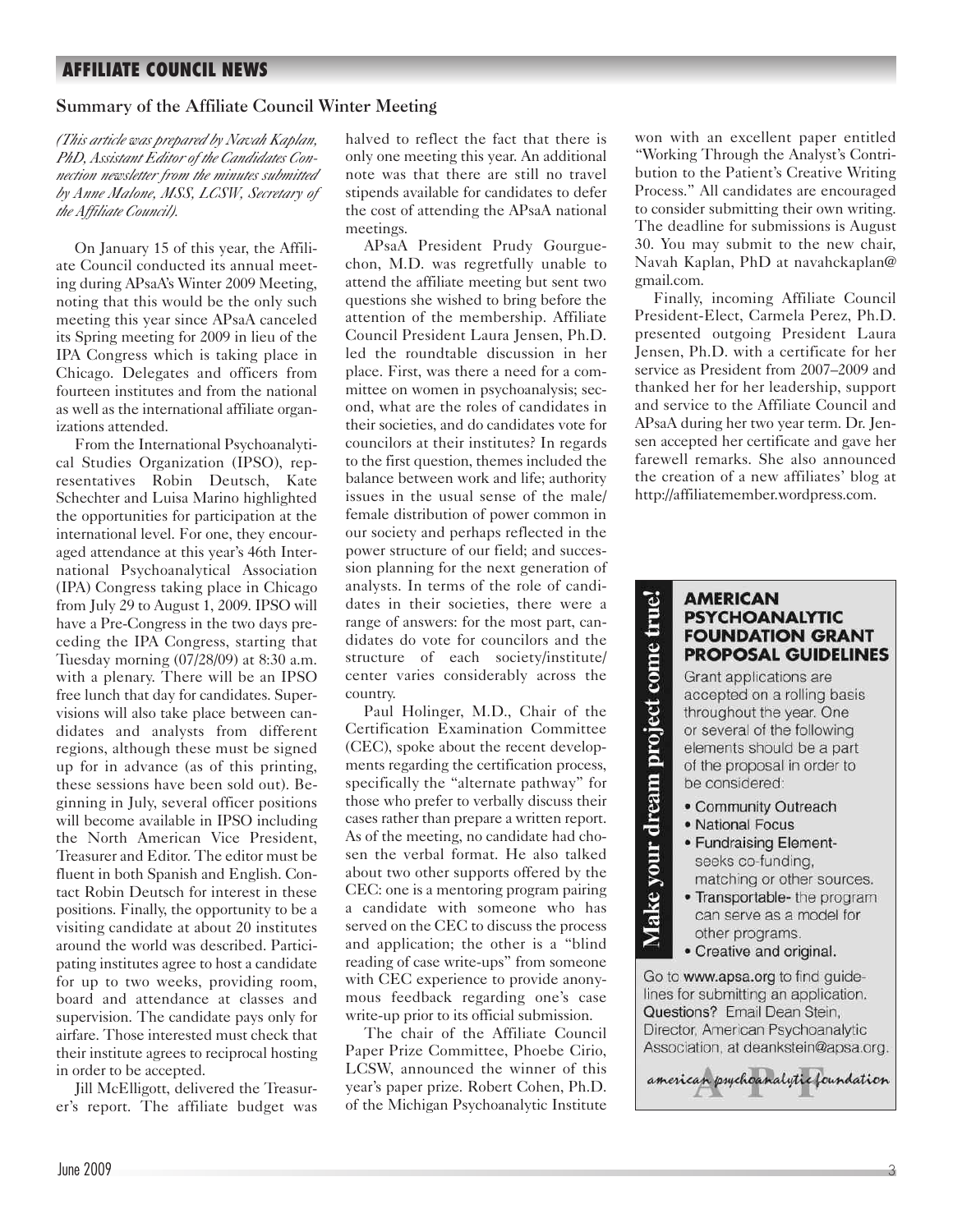# **COMMITTEE REPORTS**

## Paper Prize Committee Report

The Affiliate Council Paper Prize Committee sponsors a paper prize each year funded by APsaA and the American Psychoanalytic Foundation. The paper is anything written by an Affiliate member on a topic of psychoanalytic interest. The Paper Prize Committee assumes the duties of advertising for paper submissions, getting volunteers to read the submissions and selecting the prize winner(s). Substantial money prizes are provided with the winner receiving one thousand dollars and the runner up five

hundred. In any given year, there may be up to two prizes awarded or none, depending on the number and quality of the submissions. The winner gets to present his or her paper at the winter National APsaA Meeting. The deadline for submissions this year is August 30. Anyone wishing to submit or to volunteer to be a reader should contact me by email: navahckaplan@gmail.com.

Respectfully submitted, Navah Kaplan, Ph.D. Chair, Paper Prize Committee

# **NATIONAL CASE REVIEW**

#### The National Case Review Program

The National Case Review (NCR) is a new APsaA educational program for candidates and recent graduates to have the opportunity to have their written case reports reviewed in a blind process by readers from outside their local Institute. The program, part of the Committee on Institutes, is purely educational and has no formal evaluative function. It entails the writer's sending a 10-20 page case write-up to the National Office where it will be anonymously sent out for review to a psychoanalytic reader from outside the writer's city. This voluntary program offers the writer an opportunity to have his or her clinical thinking critiqued from a fresh national perspective. The reader will return a review to the writer within four weeks. At that time, if the two parties wish, they can break the blind and make direct contact with each other.

The process is simple as outlined below. It entails simply sending three copies of your case write-up to the address below (two copies are for the administrator's files). It will then be forwarded to the alphabetically next available reader from outside your city.

If you have any questions feel free to contact either Mel Schoenfeld, M.D. or Harvey Schwartz, M.D.

Mel Schoenfeld (212) 243-5512, mssmd7@aol.com Harvey Schwartz (215) 925-6022, Schwartz336@comcast.net

Guidelines for National Case Review write-ups: 10–20 double-spaced pages Brief relevant history Analyzability considerations Opening themes and their evolution Transference-countertransference entanglements Deepening of the treatment Termination as it is applicable

Please do not send identifying information on the write-up itself but limit it to the cover letter.

Please send three copies to: National Case Review c/o American Psychoanalytic Association 309 East 49th Street New York, NY 10017

# Program Committee Report for Affiliate Council Newsletter

The Program Committee of the Affiliate Council is the committee in which decisions are made about the programming offered at APsaA's meetings which concern issues of interest to candidates. We have several programs that are directed at candidates. At each meeting, we have a panel discussion with formal presentations and then a discussant who is usually a senior analyst. Tentatively planned for January 2010 is a panel on money issues where a paper about a very low fee case will be presented and discussed. These panel discussions have the advantage of being hosted and presented by candidates, for candidates, and about matters that directly pertain to issues associated with candidacy and training. I believe all of us have had the experience of going to an interesting panel presented at the meetings but feeling intimidated to stand up and ask a question when some of the people asking questions have published papers we are reading in classes. At the candidate programming we are the audience to whom the programming is directed, and so there is a greater sense of freedom to talk about the subject and ask questions

There is also a program called Candidate-to-Candidate which is a more informal discussion about a subject of interest to candidates. For January 2011, which is the 100th anniversary of the founding of APsaA, we are thinking of a program where a current candidate and recent graduates read short papers about subjects of interest to candidates such as progression, supervision, graduation and other topics.

Finally we are proposing to add an ongoing informal discussion group for candidates on the topic of supervision, to be lead by a senior analyst. All such changes to programs for the APsaA meetings have to be approved by APsaA's Program Committee. We are currently attempting to get this proposal included in the agenda for the next Program Committee meeting which will take place in Chicago in July, just before the beginning of the meetings of the International Psychoanalytical Association.

*Continued*

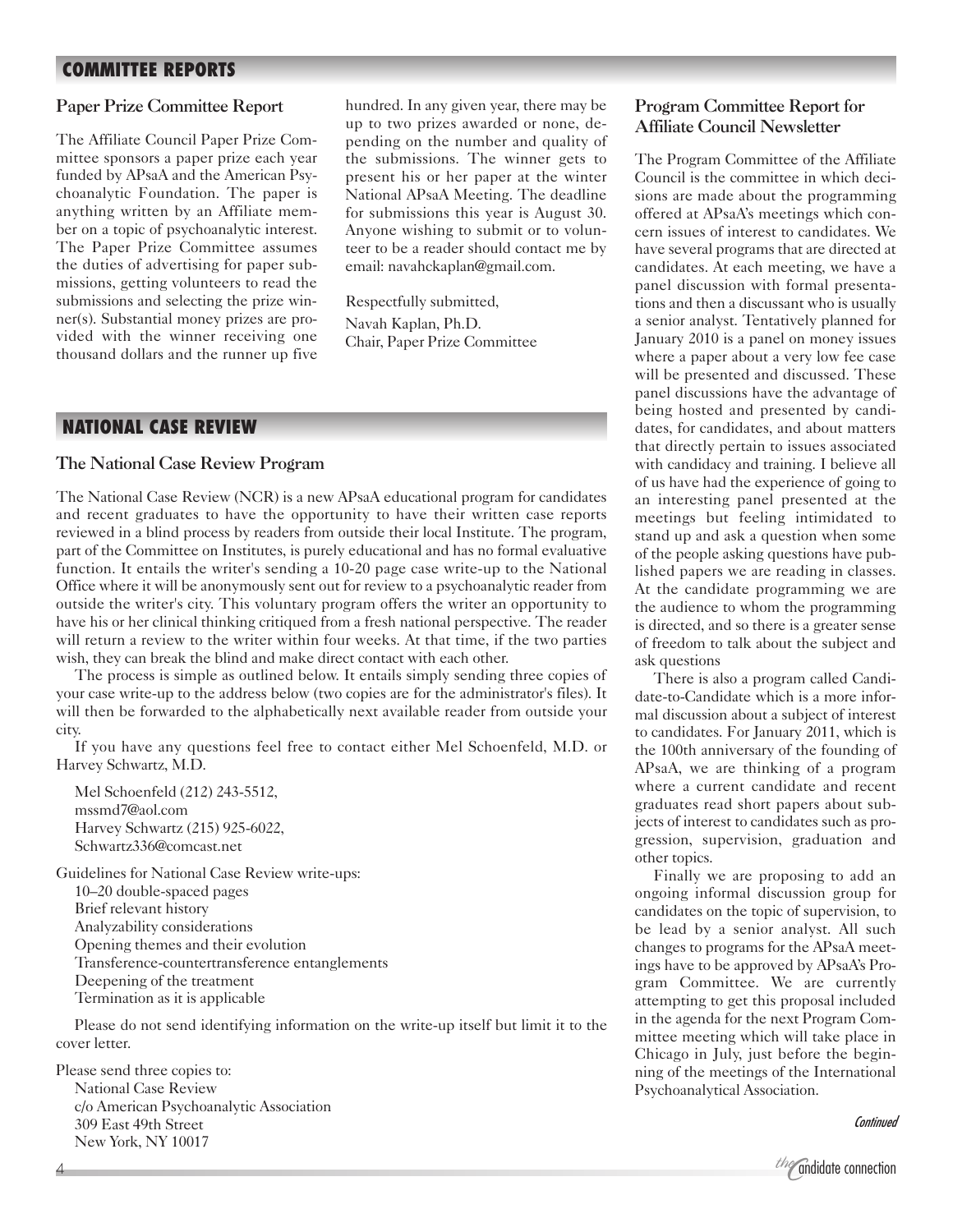Anyone interested in being involved in program planning or having ideas for panels or candidate-to-candidate discussions please contact me to discuss your ideas.

Phoebe A. Cirio, MSW Phoebe777@aol.com 314-862-0345 141 No. Meramec Ave. Ste. 304 St. Louis, MO 63105

# Committee on Racial and Ethnic Diversity of the Affiliates Council Report

We are delighted to be the new co-chairs and would like to invite all those interested in the topic to join us. Our overarching goal is to motivate members to become familiar with issues of culture in psychoanalytic treatment as well as to become curious about how our own cultural identity may influence how we practice.

According to census data, the USA is experiencing the biggest influx of immigrants since the end of the 19th century. This trend is likely to impact our work. Mental health researchers report that cultural issues prevent some patients from seeking adequate mental health services, and lead others to premature treatment termination.

With the goal of expanding the lens used to look at this topic, we plan to update the bibliography prepared several years ago by Salman Akhtar and Enrico Jones, available to the APsaA membership. In the bibliography we would like to include a selection of articles, publications, or other works that you find particularly interesting and useful.

Please contact us with feedback and ideas and send us any material you would like us to include in the bibliography. We are both candidates from NYUPI.

Looking forward to seeing all of you during the Winter Meetings in New York City.

Mari Umpierre, Ph.D. marump@aol.com 646-831-1281

Ani Chouldjian-Baghdasarian, M.D. choul13@optonline.net 646-522-6085

**INSTITUTE NEWS**

# The Michigan Psychoanalytic Institute News

As the State of Michigan continues to endure economic hardship, candidates remain actively engaged in pursuing analytic educations and networks. I will only highlight some 2009 activities which includes a week of activities in which Robert Galatzer-Levy, M.D. stimulated all of our minds as the Institute's 23rd Visiting Professor. On Monday evening, he engaged candidates and faculty with a talk about psychoanalytic education which contrasted and compared the concepts of "training" and "education." The next morning Meryl Berlin, Ph.D. presented a child case to Dr. Galatzer-Levy and all the candidates which generated a lively discussion and thoughts about the complexity of development and its relevance to analytic work. There were also many other talks and discussions with Dr. Galatzer-Levy which were given rave reviews, but which I did not have the opportunity to attend. The long week, however, ended with a Scientific Paper presentation by Dr. Galatzer-Levy entitled "The Non-Linear Psychoanalyst: How Chaos and Complexity Theory Can Inform Psychoanalytic Technique." This wonderfully stimulating and thought provoking talk was followed by a Dinner for Dr. Galatzer-Levy with MPI faculty and candidates at the home of Jack and Kerry Novick.

# **COMMITTEE NEWS**

## Affiliate Participation Committee Report

Dear Fellow Delegates and Candidates,

This is an opportunity now that it's spring for new beginnings. For many of us we're looking forward to a summer break of no classes but we still have an opportunity to stay involved or get involved for the first time. There are many ways to participate on a national level. You can contribute to the Affiliate newsletter (posting the latest presenters or upcoming local scientific meetings can be of interest to those wanting to travel), volunteer on a committee, and attend national meetings.

Many of our candidates have never applied to be members of APsaA, a FREE membership the first year that includes a free subscription to JAPA for the first year. This is one way to participate and the only effort is to sign up. I encourage all delegates to follow up with those candidates who have never become APsaA Affiliate Members to take advantage of this great offer.

As the Chair of the Affiliate Participation Committee, I plan to do what I can to get more candidates involved and feeling connected. First, I will keep an ongoing list of all candidates and designated delegates. I will keep a list of all committees with the names of all those involved including the description and what the needs are of the committees and all contact information. I plan to have a posting of this information for easy access to all candidates for networking, volunteering opportunities, and for general information for available resources. We are strong in number and our input is valuable to APsaA. As a group we have resources to offer each other. For very little time commitment there are huge benefits.

The APsaA national meetings in spring and fall as well as the International Psychoanalytic meetings give more opportunities to connect with fellow candidates. We are a diverse and interesting group. We have support and insight to offer each other at our various levels of experience and training, especially useful for those in smaller institutes or centers. The meetings offer social dinners and lunches as well as scientific presentations geared specifically to candidates.

I encourage all of you to consider what you may need or want from fellow candidates. Consider volunteering. If you want additional information you can contact me at 504-866-8222.

Jamie Cromer, LCSW, ACSW 704 Adams Street New Orleans, LA 70118 504-866-8222 jamgrue@yahoo.com New Orleans-Birmingham Psychoanalytic Center 2nd Year Candidate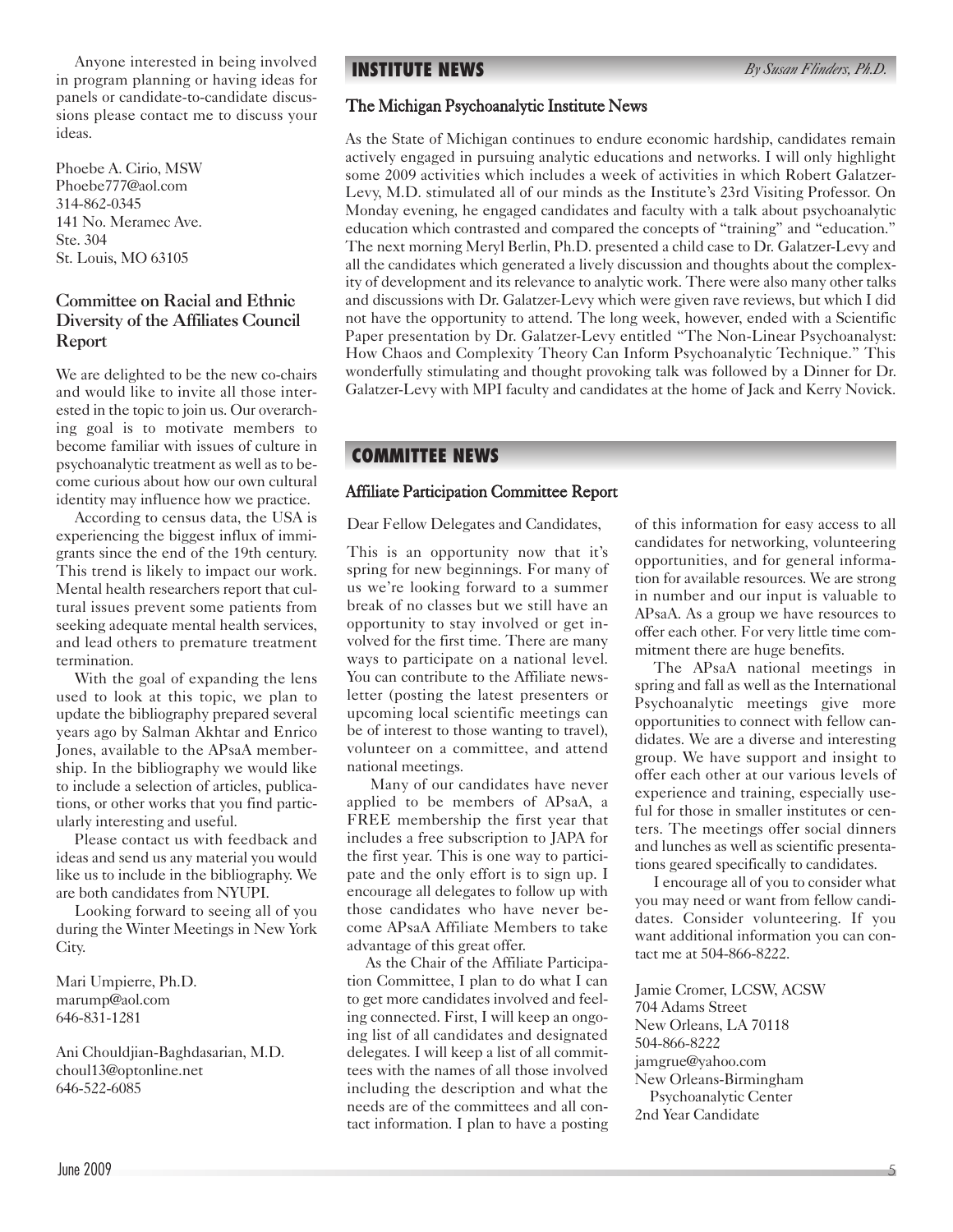# On Psychoanalysis *continued from page 1*

ship position as that of Chief Resident. At that time, she was not yet fully aware of how strongly her natural talents for organizational work would lead her into active leadership roles. The next opportunity she took was in her third year of candidacy when she became President of her local candidate's organization. She was also appointed as one of two candidates to sit on her local Board. Far from assuming a passive role, she identified an issue pertaining to advancement for all the candidates at her institute and sought to change the established way; to her surprise, she succeeded. While not all of her initiatives took hold on the local level, she looked to broaden her involvement on the national level.

Prudy cites past APsaA President, Marvin Margolis, M.D., Ph.D., as a mentor who deeply influenced her thinking about the role of psychoanalysis in the world. She credits Dr. Margolis with transforming American psychoanalysis with his vision for a far reaching approach for linking psychoanalysis with the communities in which we work in a wide range of ways, including outreach work to schools, psychologists, psychiatrists and many others. Dr. Margolis established 30 or so committees and projects. One of these was the Committee on Foundations, intended to help engage analysts in local area foundations that had the primary goal of community outreach in whatever way they could devise. Prudy was invited to attend a weekend meeting away from the National meeting. Her enthusiasm, coupled with signs of a highly energetic activity level, caught the attention of the APsaA leadership who were eager to enlist willing players into the work. At that weekend meeting, she fell in love with the people and the vision for psychoanalysis in the world, to make it relevant to all forms of human endeavor. As an example of such radical openness to new efforts, and with only a slightly selfconscious laugh, Prudy recalls how a memo was drawn up recommending email as a novel, community-linking device. Another example of community outreach was when, in San Francisco, a psychoanalyst met with judges to help them process their troubling cases.

Combining a healthy awareness of her talent for organizational work with the willingness to work hard, Prudy volunteered to be on a Committee for Psychotherapy initiated by then President Marvin Margolis. She later found out it was rare for anyone at her level to volunteer by calling the President directly, which she had done.

Our final topic was the feminization of the field, the fact that more women are entering training than men, with many as yet unexplored implications. Prudy is investigating the value of a committee on women's issues in the profession.

Prudy stressed the importance of becoming involved, not only for the benefit of the profession, but for personal professional development and the opportunity for expanded identifications offered by participation beyond local institutes and societies to the national and international levels. Candidates are charged with leadership of the next generation. We must get involved to ensure the continued growth and relevance of our discipline to the greater community. When I asked about efforts to raise awareness of the benefits of psychoanalysis as a treatment in order to increase patient demand, Prudy disagreed with so limited a goal. We require a broader vision of where we are in the world and what we have to offer. The touchstone of her Presidency is "Outreach," for by reaching beyond our small professional community, we teach the world what psychoanalysis has to offer. People will naturally turn to our discipline to help in understanding many of the complexities of human life and relations. Prudy is a big believer in engaging with the world, such as writing letters to the editor on topics of national concern, specifically as a psychoanalyst offering a professional policy position.

Prudy encourages candidates to attend the APsaA 2010 National Meeting in January 2010, to read The American Psychoanalyst (TAP) newsletter, and the monthly President's electronic communication, as well as our own affiliate council newsletter, *The Candidate Connection*. Affiliates should also read the APsaA Homepage periodically (www.apsa.org) as well as the Members' Section of the website (you need a password, easily gotten). There are many committees at the national level, as well as the affiliate level, welcoming candidate participation. I have found it is as easy as saying "I'll do it" to join or even chair a committee. Involvement on the international level adds a dimension of knowledge and personal expansion that is well worth the time and effort. All affiliates are invited to attend the International Psychoanalytic Association (IPA) Congress in Chicago this July.

# **EDITORIAL COMMENTS**

## The Birth of the New Name for the Affiliate Council Newsletter

Well, I know it seems hokey or even somewhat scandalous, but yes, the Editor of the newsletter created the new name that was chosen from a panel of independent judges. And you say, "Su-uure, it was independent!" Anyway it was independent from me as I sent all the entries, including my own, to the judges who were blind to the authors of all the title entries. There you have it! Given my love for this position, I felt passion-

ately moved to create some titles, all on my own and enter them into the mix and removed myself from the judging process. Now you ask, how did I come up with the title of "Candidate Connection?" Here it is very simply. First, I looked for the dictionary definition of "affiliate." The definition read "1.vti to come, or bring a person or group, into a close relationship with another, usually larger, group 2.*vt* to determine the origin of something." Words like "link" and "connection" came to my mind. Then I thought about how the Newsletter was

*By Susan Flinders. Ph.D., Editor, The Candidate Connection*

not only connecting our group of Candidates to the bigger group of the American Psychoanalytic Association, but also to each other. I also thought about how the word "Affiliate" might not catch the attention of Candidates as readily as the word "Candidate." I also thought how the two words of "Candidate" and "connection" both beginning with a "k" sound created assonance quite nicely and poetically. Therefore, "Voila!", "Candidate Connection" was given birth as a title suggestion for the Affiliate Council Newsletter.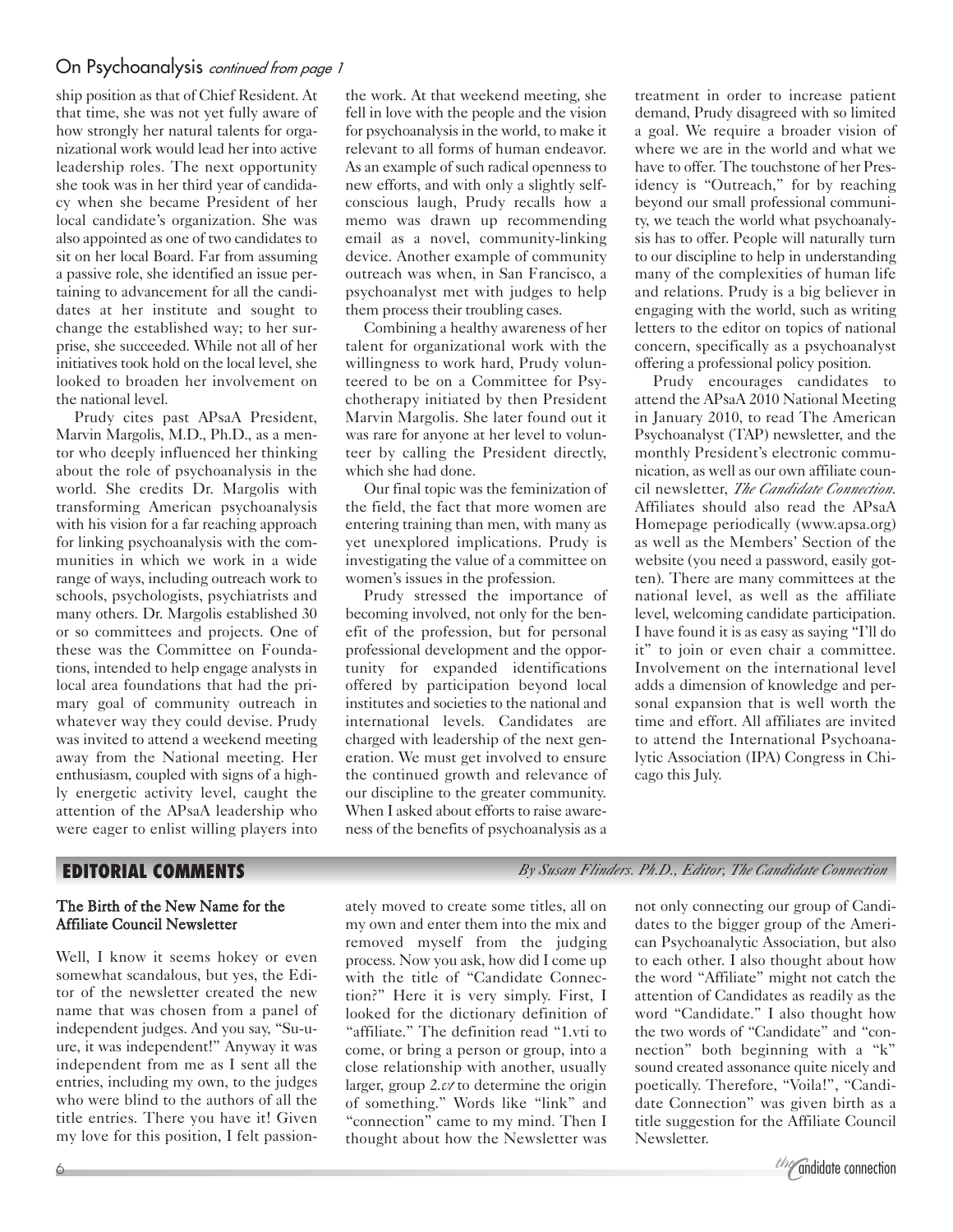# **CANDIDATES IN THE NEWS**

# Writing a Graduation Paper

*By Robert Cohen, Ph.D. (Winner of the 2009 Affiliate Council Paper Prize) Associate Faculty, Michigan Psychoanalytic Institute Associate Professor of Psychology Madonna University*

Is what I am about to describe a familiar spot for you? Juggling practice responsibilities, your three analytic cases—including the care and feeding of supervisors your own analysis, classes, and the ever present deadlines for written summaries of analytic process material, it suddenly hits you: in order to get through with this endeavor, you're going to have to write an original scholarly paper.

Some of us may have never written a paper in such a style, or if we did, it was years ago. Even if we are inclined to scholarly writing, analytic training tends to focus many of us on our clinical practices and doesn't provide time for scholarship. Thus, the experience of the paper is daunting. And often there is little training or guidance on how to go about it (though some Institutes do provide classes where candidates can develop ideas and "workshop" their beginning drafts). At Michigan, we have writing classes that focus on summarizing analytic process with an eye to certification. But aside from the supportive help from graduated analysts, who are available for consultation on an individual basis as needed, there is no formal structure to help you get the thing done.

In a way that's fortunate, because I found that having such freedom provides you the opportunity to make the paper project something especially your own. My experience writing my paper, "Working Through the Analyst's Contribution to the Patient's Creative Inhibition" turned out to be a revelation, in which I learned something about a new and exciting area of analytic thinking, revisited some of my own inclinations and interests from my pre-professional days, and managed to help my case move along as well. And the paper turned out to be a success: it won the Nathan G. Segel Award for the best paper by a candidate at the Michigan Psychoanalytic Institute, and later, the Affiliate Council Scientific Paper Prize for the best paper by an APsaA Affiliate Member. I presented the paper locally to my own Society, and as an honor associated with the Affiliate Council prize, at APsaA's Winter 2009 Meeting.

The most difficult thing, for me, was settling on a suitable idea. In this regard, I encourage those struggling with the problem to open themselves up to the part of the creative process Ernest Kris termed "inspiration." This is where the creative individual taps the associative, primary process links that allow serendipitous connections to occur among disparate ideas, or, as I found in my case, to recognize links that I had been unable to make using the more rationally secondary process thinking we often use when attempting to work on an intellectual endeavor.

When I thought about the paper, I had few well-formed ideas about what to write about. But I had been asked by a psychologist colleague and friend to speak to his class on creativity at the University of Michigan. Knowing my analytic background, he asked me to speak on Freud's contributions to the understanding of creativity. Though I had no special knowledge in this area, I had always been intrigued by the topic. While taking classes in a master's degree program more than 10 years ago, I had written a seminar paper on Van Gogh's use of his art as a transitional phenomena to facilitate self-soothing in the face of psychological disintegration in his most productive period. I had done little with the paper, and never returned to the topic. But while preparing for the class, I became intrigued with the creative process all over again, and then it hit me: one of my control patients was a very creative individual who had been struggling with a major creative inhibition in his writing. Of course, this had been clinically of interest, but until I was asked to speak in the class, it had never occurred to me that this might be a special area of interest. Yet, somehow it all came together, and I began going over process notes looking for special instances in which the patients' creative difficulties came to light in the analysis. I began to recognize the way my own countertransference vulnerabilities—touching on my previous career as a journalist—had been influencing the work. The process of writing the paper allowed me to work through for myself my own complicated thoughts and feelings about the process of writing, based on my own history and the way the patient's work touched on my own "blocks," which, of course, became something to grapple with as I wrote the paper.

Fortunately, a supervisor who was part of the committee reading the paper for the Institute recommended that I submit the paper for the prizes. As a result of writing this paper, I have found myself newly energized by the study of the creative process and I have already had a chance to offer a class at the Extension Division on Psychoanalysis and Creativity.

I would encourage those struggling with this task to be open to hints for their topics in places they least expect to find them, since the paper may be laying dormant within you without you realizing it, the way a sculptor finds his subject in seemingly ordinary block of marble. As analysts we should be aware that unconscious connections are always brewing and the opportunity to write the paper should provide you with a terrific opportunity to discover something new and exciting that already percolates within.

And finally, do something with your paper once you finish it. I especially recommend submission for the Affiliate Council Scientific Paper Prize which includes a cash award and opportunity for national attention. Somehow, in spite of its benefits, the prize is not as well-known as it should be amongst candidates.

Those with questions about this article, the creative process, or the paper described in it are welcome to contact Dr. Cohen at rcohen1101@gmail.com.

# Reflections on Conducting Psychoanalysis via Internet to China

### *By Rebecca A. Mair, Ph.D.*

The China American Psychoanalytic Alliance (CAPA) is a non-profit organization that was established in 2007 to promote psychoanalysis, psychoanalytic psychotherapy and psychotherapy in China. Members of the APsaA and the IPA make up significant portions of those who are treating patients and supervising mental health professionals in China.